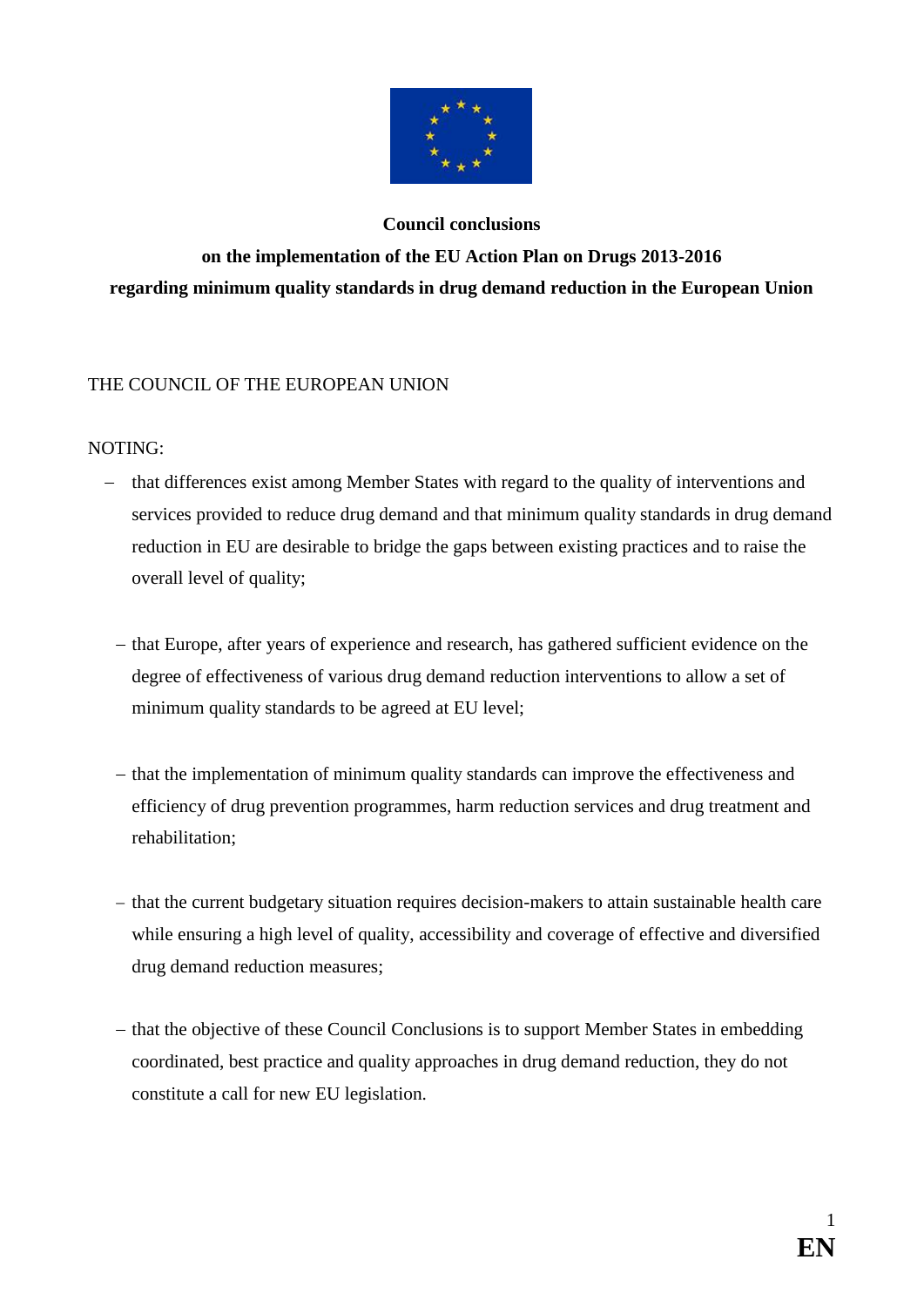- that under Article 168 of the Treaty on the Functioning of the European Union, a high level of human health protection shall be ensured in the definition and implementation of all Union policies and activities, and Union action which is to complement national policies shall be directed towards improving public health, and also to encourage cooperation between the Member States in the field of public health and, if necessary, lend support to their action, and fully respect the responsibilities of the Member States for the definition of their health policy and for the organisation and delivery of health services and medical care;
- $-$  the EU Drugs Strategy 2013-2020, which calls for the development and implementation of quality standards in prevention (environmental, universal, selective and indicated), early detection and intervention, risk and harm reduction, treatment, rehabilitation, social reintegration and recovery;
- action 9 of the EU Action Plan on Drugs 2013-2016, which builds on a similar action in the Action Plan on Drugs 2009-2012 and which requires the Council, the Horizontal Working Party on Drugs, the Member States, the European Commission and the EMCDDA to "agree and commence the implementation of EU minimum quality standards, that help bridge the gap between science and practice, for: (a) environmental, universal, selective and indicated prevention measures; (b) early detection and intervention measures; (c) risk and harm reduction measures; and (d) treatment, rehabilitation, social integration and recovery measures";
- $-$  the recommendations made by the Civil Society Forum on Drugs in December 2014, calling for the adoption of European minimum quality standards and gradual implementation supported by sufficient funding;
- the results of projects such as Study on the Development of an EU Framework for Minimum quality standards and benchmarks in drug demand reduction (EQUS), European Drug Prevention Quality Standards (EDPQS) and practical experience and evidence gathered at the EMCDDA Best Practice Portal;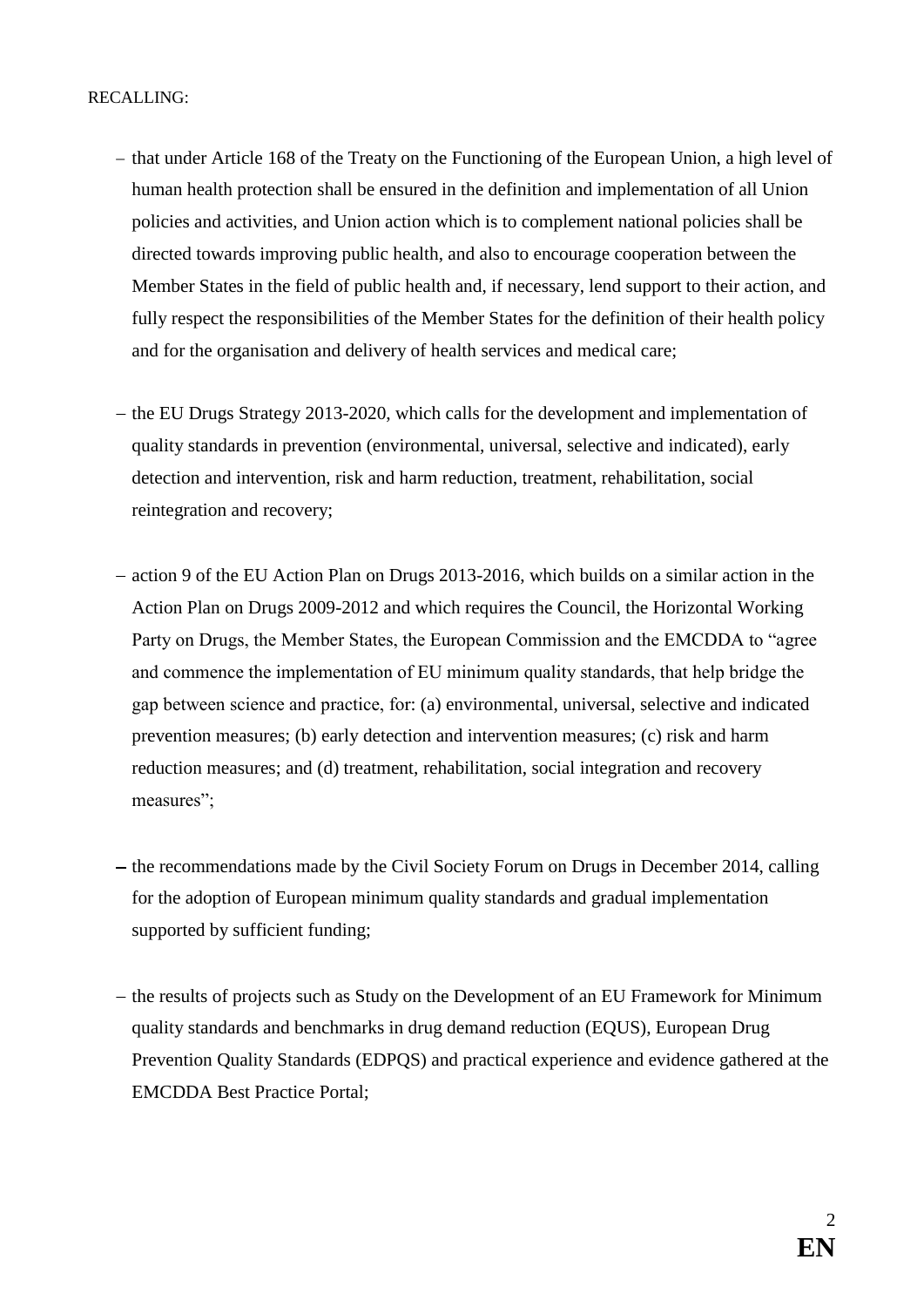$-$  the outcomes of the conference on minimum quality standards organised by the European Commission in July 2011 and the public consultation on the Commission communication "Towards a stronger European response to drugs", supporting the establishment of European minimum quality standards.

SETS OUT the following EU minimum quality standards in drug demand reduction, in the areas of prevention, risk and harm reduction, treatment and rehabilitation, with a view to supporting and promoting a qualitative approach in drug demand reduction interventions in the EU:

## **I. Prevention**

- a. Prevention (environmental, universal, selective and indicative) interventions are targeted at the general population, at populations at risk of developing a substance use problem or at populations/individuals with an identified problem. They can be aimed at preventing, delaying or reducing drug use, its escalation and/or its negative consequences in the general population and/or subpopulations; and are based on an assessment of and tailored to the needs of the target population;
- b. Those developing prevention interventions have competencies and expertise on prevention principles, theories and practice, and are trained and/or specialised professionals who have the support of public institutions (education, health and social services) or work for accredited or recognised institutions or NGOs;
- c. Those implementing prevention interventions have access to and rely on available evidence-based programmes and/or quality criteria available at local, national and international levels;
- d. Prevention interventions form part of a coherent long-term prevention plan, are appropriately monitored on an ongoing basis allowing for necessary adjustments, are evaluated and the results disseminated so as to learn from new experiences.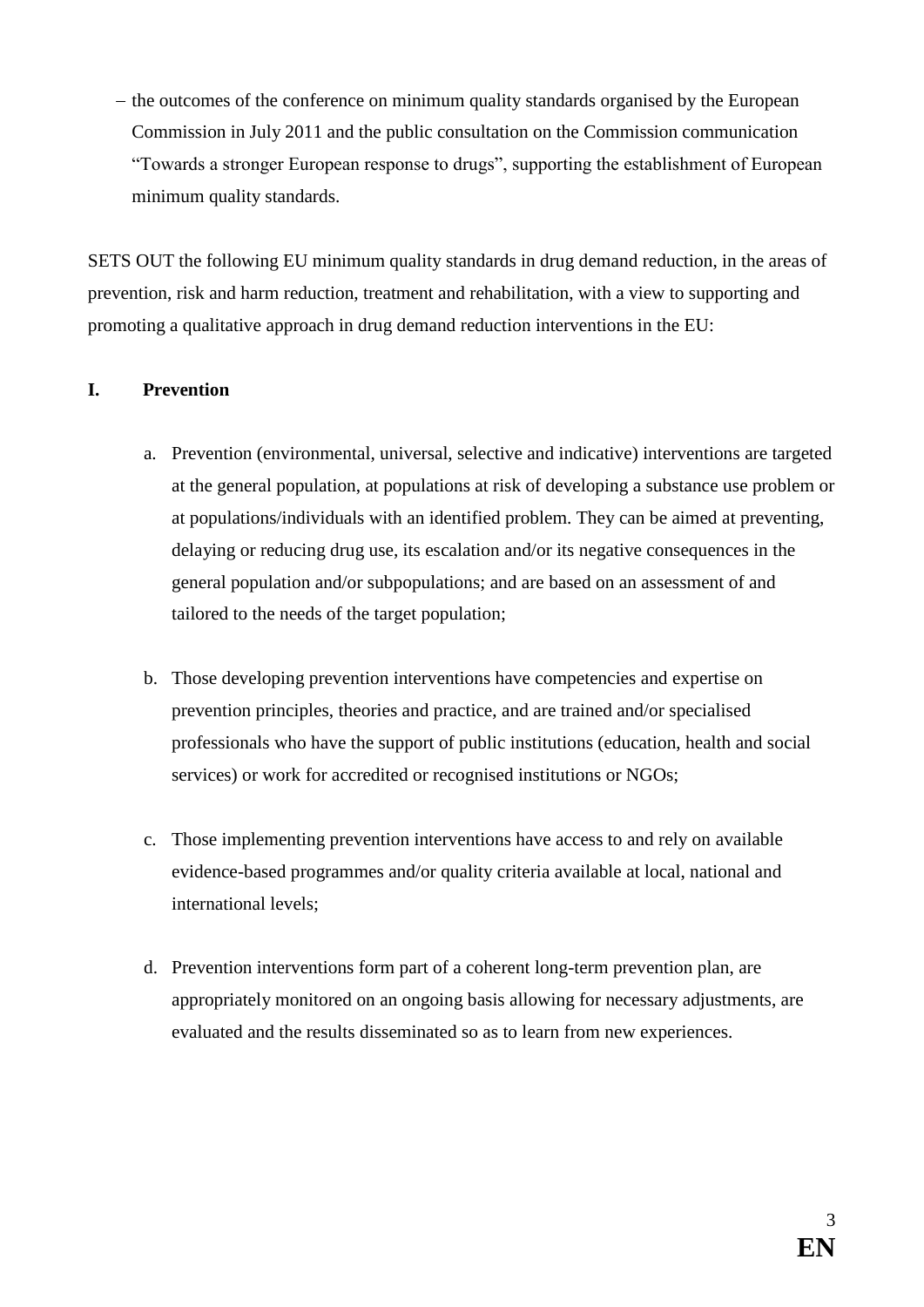#### **II. Risk and harm reduction**

- a. Risk and harm reduction measures, including but not limited to measures relating to infectious diseases and drug-related deaths, are realistic in their goals, are widely accessible, and are tailored to the needs of the target populations;
- b. Appropriate interventions, information and referral are offered according to the characteristics and needs of the service users, irrespective of their treatment status;
- c. Interventions are available to all in need, including in higher risk situations and settings;
- d. Interventions are based on available scientific evidence and experience and provided by qualified and/or trained staff (including volunteers), who engage in continuing professional development.

#### **III. Treatment, social integration and rehabilitation**

- a. Appropriate evidence-based treatment is tailored to the characteristics and needs of service users and is respectful of the individual's dignity, responsibility and preparedness to change;
- b. Access to treatment is available to all in need upon request, and not restricted by personal or social characteristics and circumstances or the lack of financial resources of service users. Treatment is provided in a reasonable time and in the context of continuity of care;
- c. In treatment and social integration interventions, goals are set on a step-by-step basis and periodically reviewed, and possible relapses are appropriately managed;
- d. Treatment and social integration interventions and services are based on informed consent, are patient-oriented, and support patients' empowerment;
- e. Treatment is provided by qualified specialists and trained staff who engage in continuing professional development;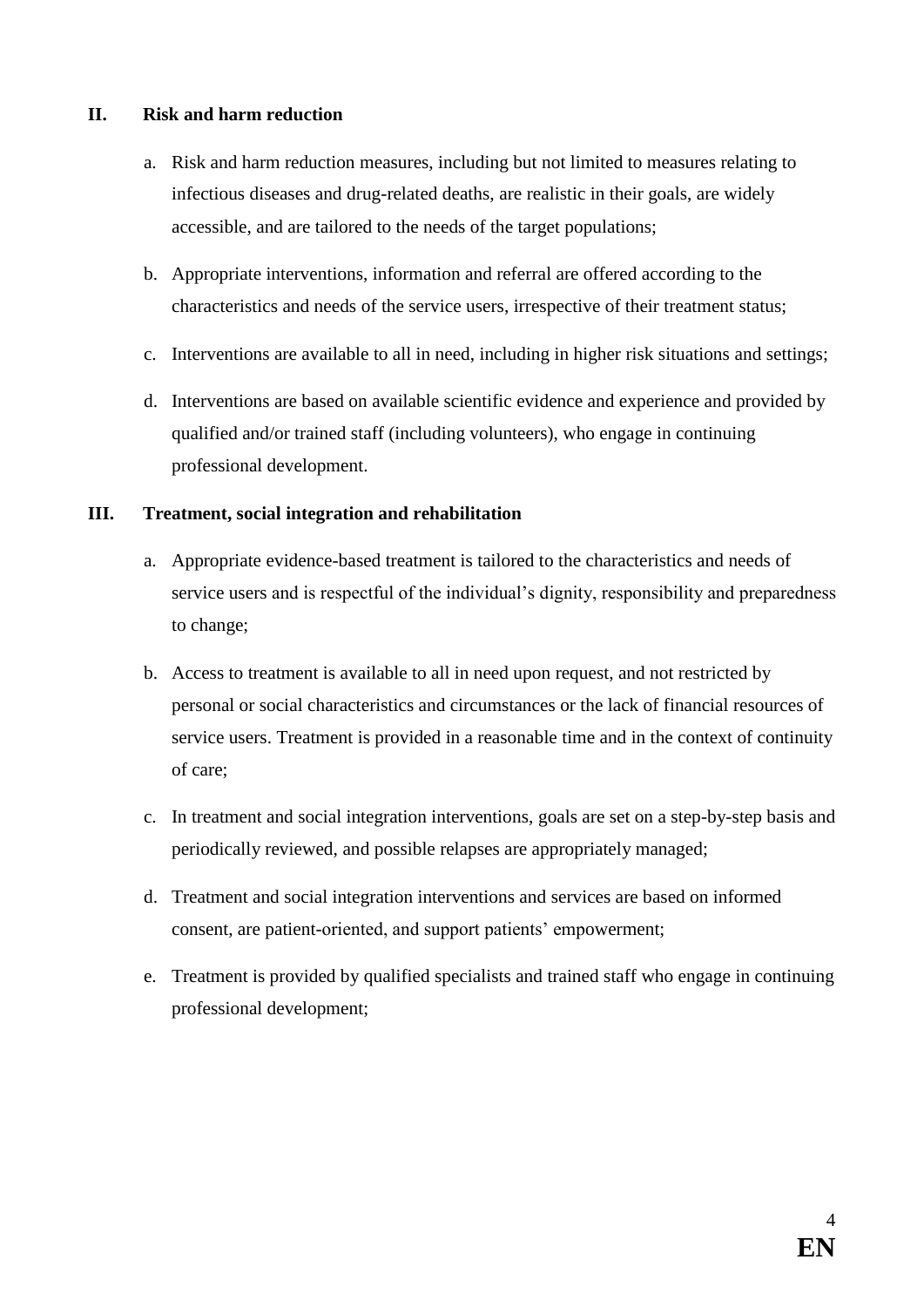- f. Treatment interventions and services are integrated within a continuum of care to include, where appropriate, social support services (education, housing, vocational training, welfare) aimed at the social integration of the person;
- g. Treatment services provide voluntary testing for blood-borne infectious diseases, counselling against risky behaviours and assistance to manage illness;
- h. Treatment services are monitored and activities and outcomes are subject to regular internal and/or external evaluation.

#### EMPHASISES THAT:

- EU minimum quality standards in drug demand reduction must respect ethical principles, human rights, confidentiality, cultural and social characteristics, including gender issues and health inequalities;
- interventions implementing these standards should be properly designed, duly monitored and evaluated;
- interventions implementing these standards should be based on an assessment of needs and tailored to the needs of the target population;
- these standards should represent a minimum benchmark of quality and therefore their implementation should not restrict the implementation of higher and more far-reaching quality standards in demand reduction services where possible;
- implementation of these standards in the EU should be a gradual process focused on efficiently adapting existing services, programmes and systems;
- adaptation and implementation of these standards should fully respect the responsibilities of the Member States for the definition of their health policy and the organisation and delivery of health services and medical care, while encouraging exchange of best practice and joint implementation effort at EU level;
- while none of these standards should hamper the introduction of innovative interventions and programmes, newly designed interventions should be based on available theory, evidence, practice and/or standardised processes, properly monitored and evaluated and the results should be disseminated so as to learn from new experiences.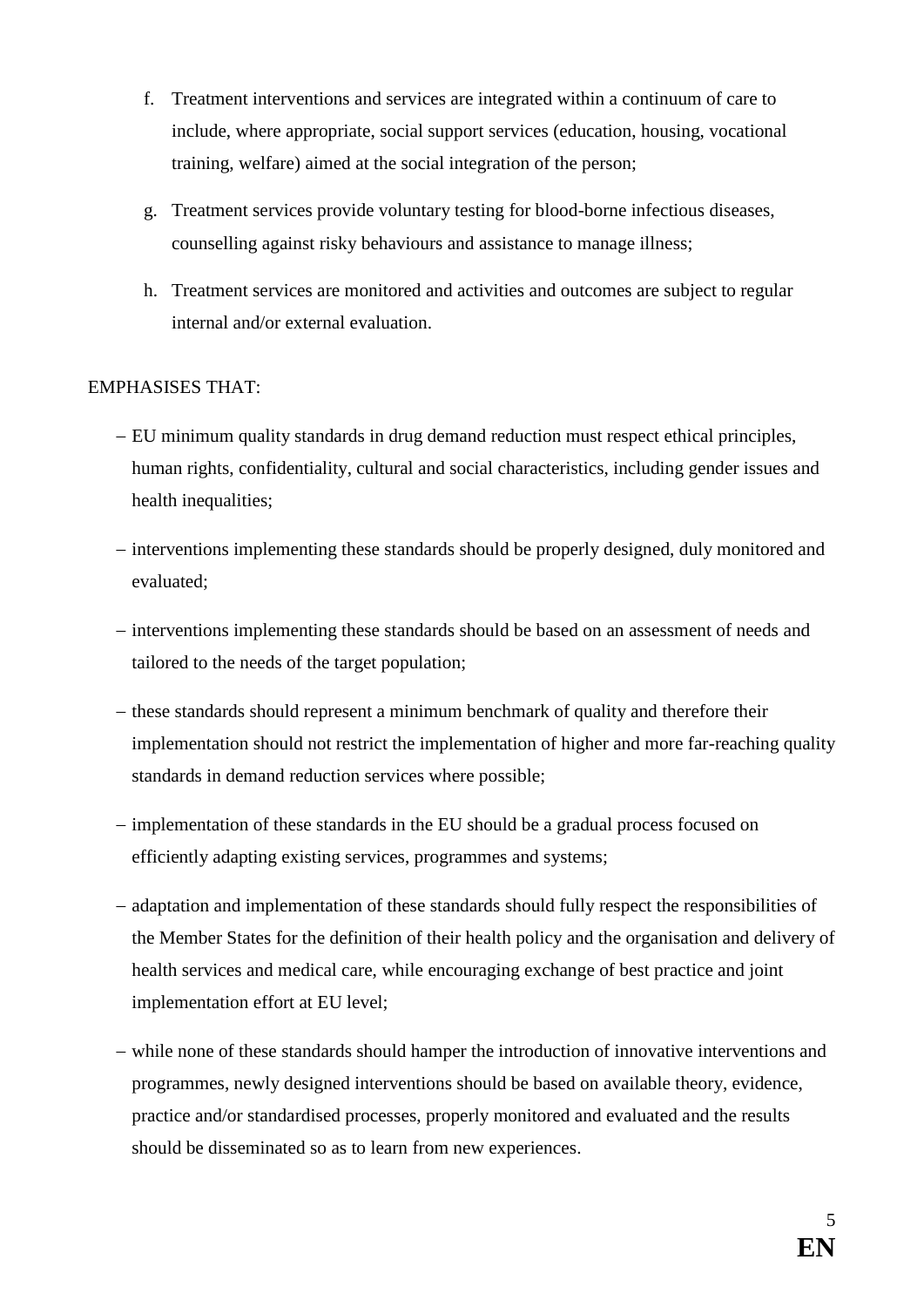#### INVITES MEMBER STATES:

- to plan and to support drug demand reduction interventions and programmes in accordance with these standards and invest in monitoring and evaluation as well as in dissemination of the results so as to learn from new experiences;
- $-$  to provide, when necessary, training for practitioners and developers in the area of drug demand reduction in line with these standards;
- to engage in inter-ministerial cooperation to support implementation of these standards;
- $-$  to involve civil society in the implementation of these standards, including in planning, introduction, monitoring and evaluation as well as in dissemination of the results so as to learn from new experiences.

## INVITES THE COMMISSION:

- $-$  to consider financial support for projects and programmes from within the existing multiannual financial framework that promote the exchange of best practices in the implementation of these standards;
- to examine progress in the implementation of these standards, as a part of its regular progress reviews on the implementation of the EU Action Plan on Drugs, to be prepared on the basis of input provided by Member States and the EMCDDA, including, when feasible and available, data from other international organisations such as the United Nations Office on Drugs and Crime and the World Health Organisation.

# INVITES THE EMCDDA:

- to continue gathering evidence on effective interventions and services in drug demand reduction and provide Member States with technical support and expertise in the implementation of these standards, in line with available resources and information available from Member States;
- to include information on EU minimum quality standards in its annual reporting, using existing tools.